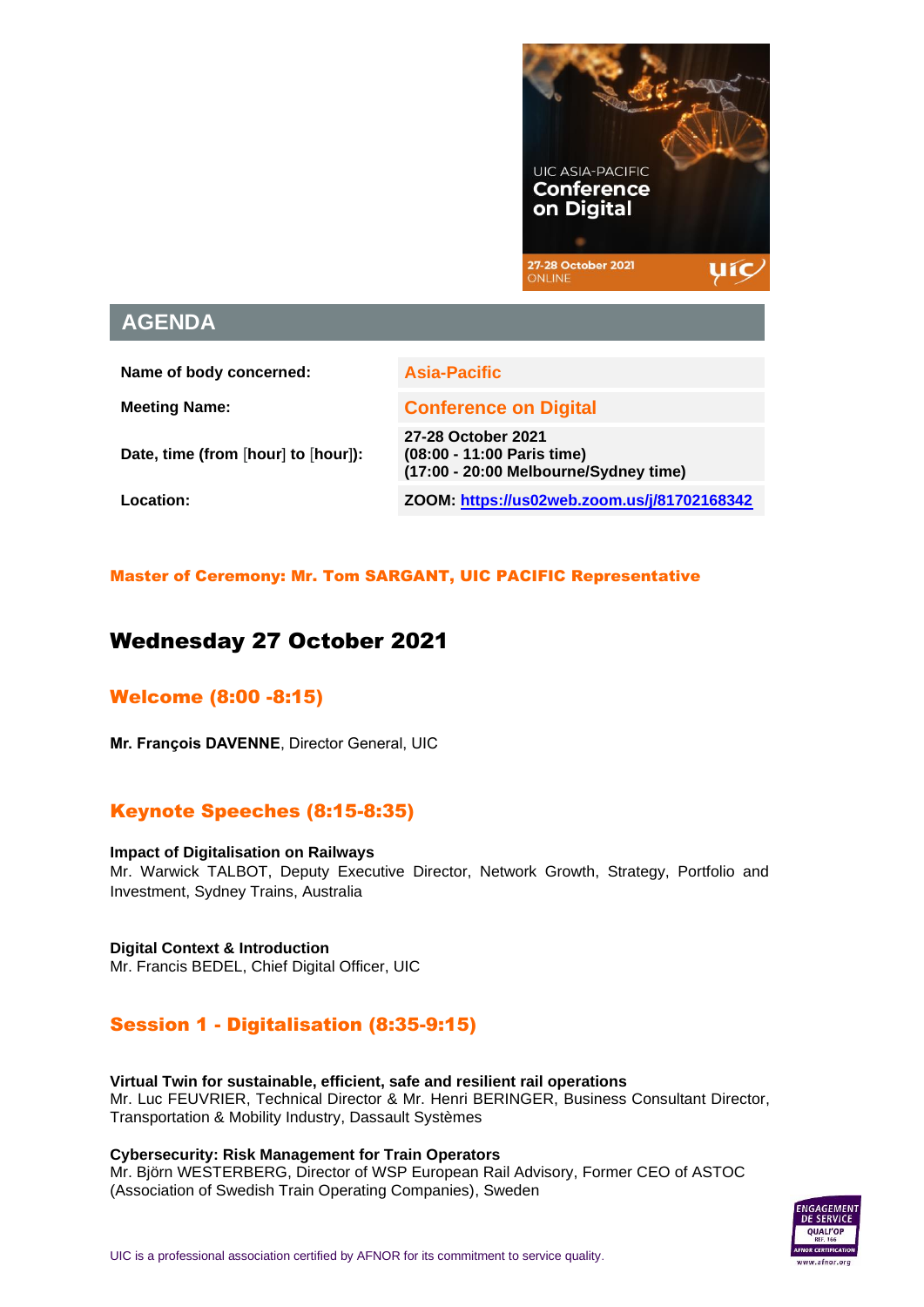

### **KORAIL Mobile Office for Quick and Efficient Decision Making and Tasks**

Mr. KIM Joonsun, Deputy Director of Future Technology Development Department, KORAIL, Korea

**Questions & Answers**

### Break (10mns)

# Session 2 – Condition Monitoring & Machine Learning (9:25-10:05)

#### **Infrastructure Asset Digitalisation and Monitoring**

Mr. Luca CAROTTI, Vision and Automated Railway Measuring Systems Specialist, Product Line Manager, MERMEC, Italy

#### **Conducting the power of data, domain knowledge & technology to create real and lasting advantage**

Mr. Paul McILVEEN, Managing Director**,** Silver Edge Technologies, Australia

#### **Condition Monitoring Technology** Ms. Toni BREEZE, Asset Information Strategy Manager, Sydney Trains, Australia

**Questions & Answers** 

## Session 3 – FRMCS other Future Developments (10:05-10:50)

**FRMCS Introduction** Mr. Dan MANDOC, Head of FRMCS, Rail System Department, UIC

**Successful Transition to FRMCS**  Mr. David ROTHBAUM, Director of Business Development, Ericsson

**Questions & Answers** 

\*\*\*\*\*\*

# Thursday 28 October 2021

### Session 4 – Intelligent Rail (8:00-8:40)

**Rio Tinto's Intelligent Railway** Mr. Lido COSTA – Principal Auto Haul, Auto Haul and Rail Productivity, Rio Tinto Group, Australia

#### **JR East's Strategy for Intelligent Rail**

Ms. TANAKA Michiko, Ph.D., Senior Assistant Manager, International Affairs HQ, JR East, Japan